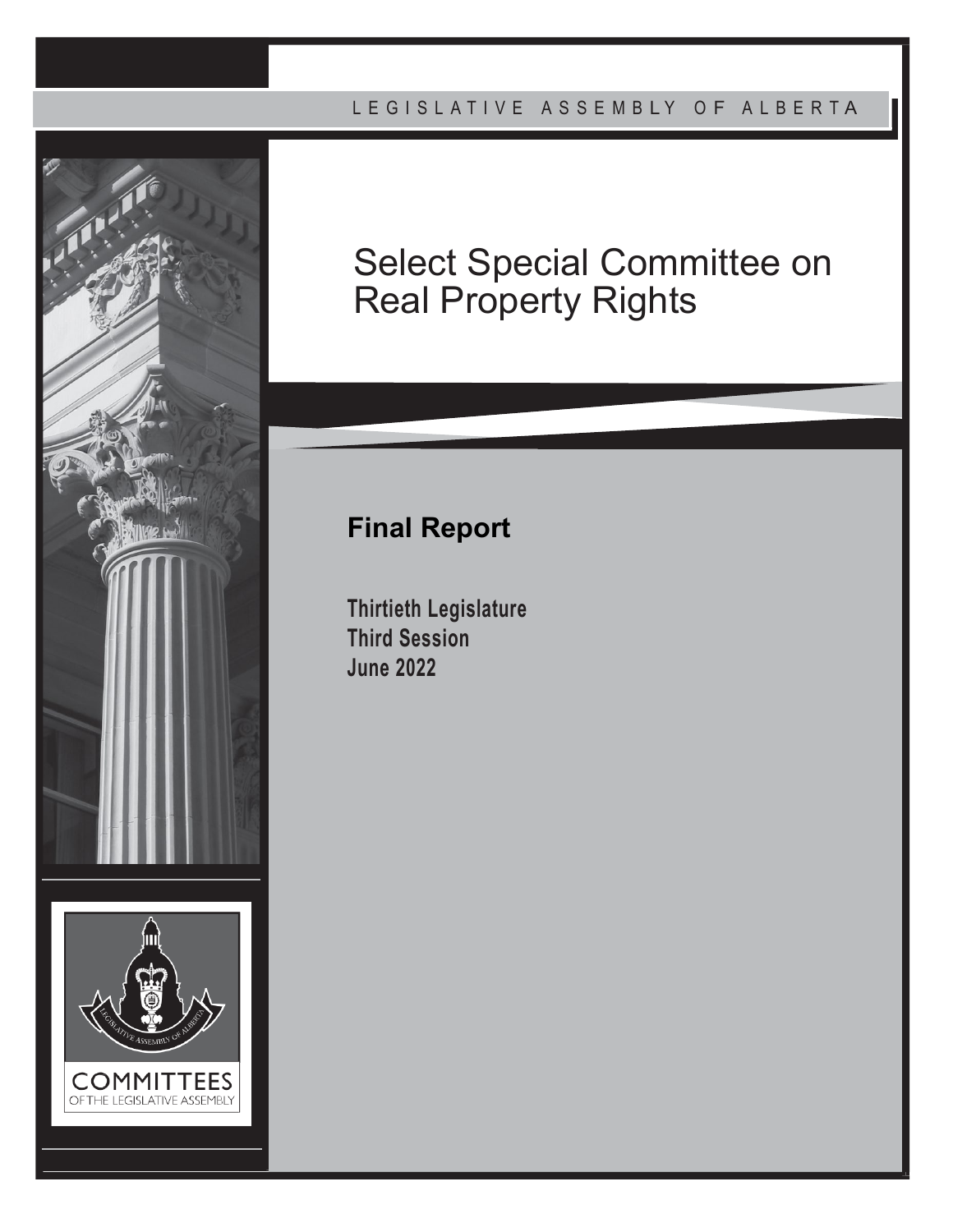Select Special Committee on Real Property Rights 3rd Floor 9820 – 107 Street Edmonton AB T5K 1E7 780.415.2878 [RPRCommittee.Admin@assembly.ab.ca](mailto:RPRCommittee.Admin@assembly.ab.ca)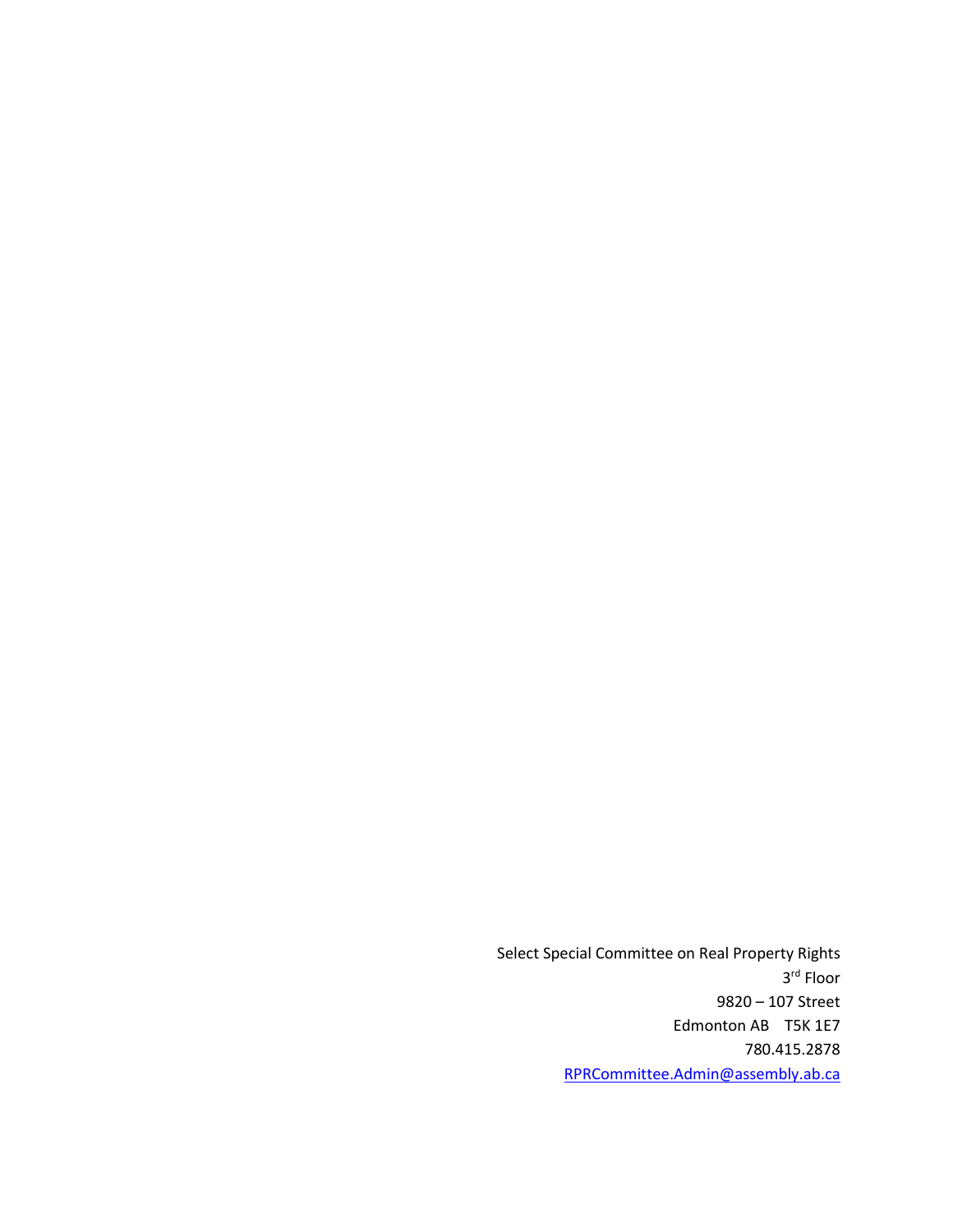

## **SELECT SPECIAL COMMITTEE ON REAL PROPERTY RIGHTS**

June 2022

**To the Honourable Nathan Cooper Speaker of the Legislative Assembly of the Province of Alberta**

I have the honour of submitting, on behalf of the Select Special Committee on Real Property Rights, the Committee's final report for consideration by the Legislative Assembly of Alberta.

Sincerely,

[original signed]

R.J. Sigurdson, MLA Chair, Select Special Committee on Real Property Rights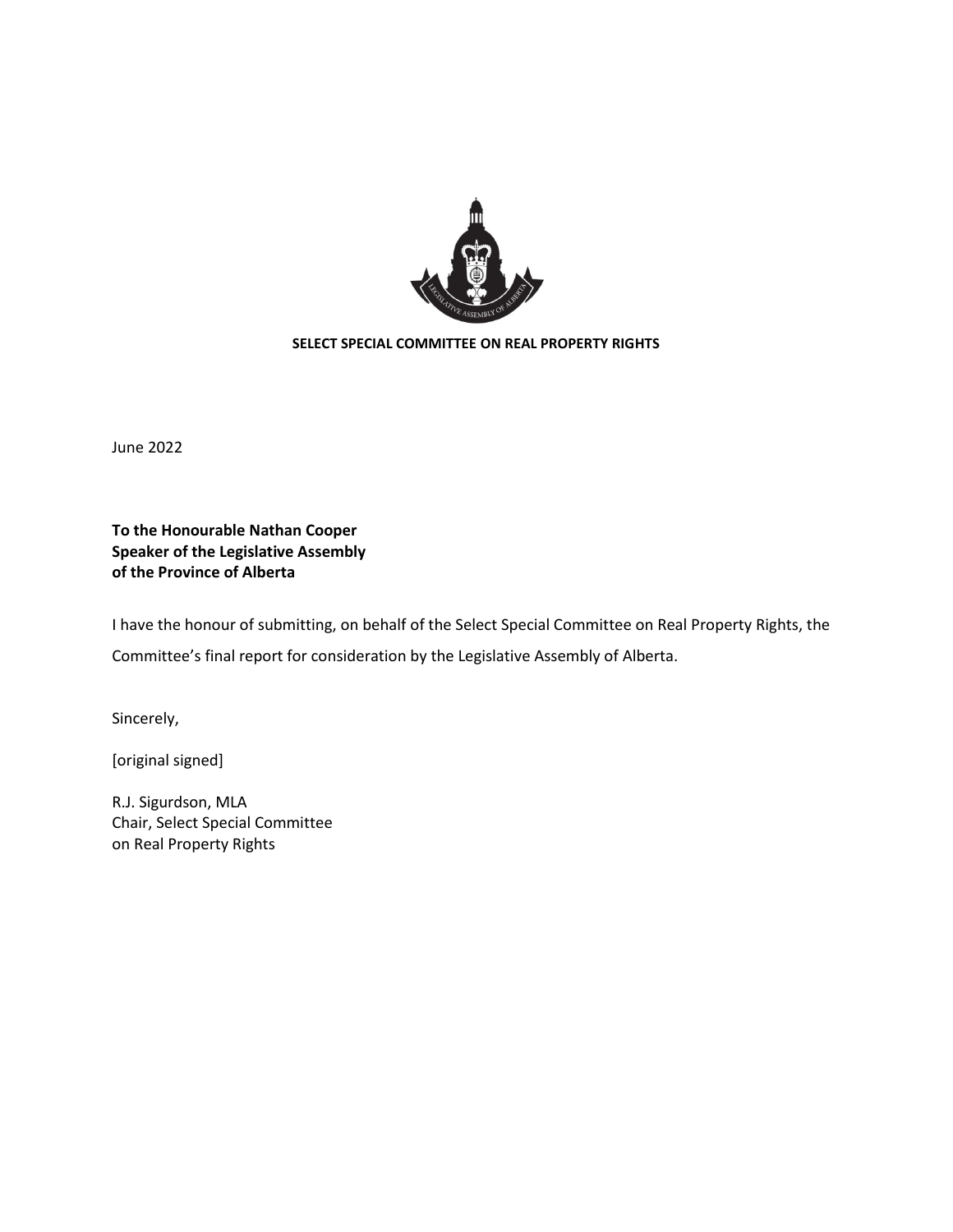## **Table of Contents**

| 6.2 Timelines for the Land and Property Rights Tribunal to Resolve Disputes Related to the                                                                                       |  |
|----------------------------------------------------------------------------------------------------------------------------------------------------------------------------------|--|
| 6.3 Identification of Changes to the Constitution of Canada That Would Be Required to<br>Entrench the Protection of Individual Rights in Respect of Real Property in Alberta  13 |  |
| 6.4 Recommendations of the Alberta Law Reform Institute on Adverse Possession 14                                                                                                 |  |
| 6.5 Examining Compensation Processes to Determine Fair Market Value  14                                                                                                          |  |
| 6.6 Developing a Comprehensive Compensation Structure for Owners of Real Property  15                                                                                            |  |
|                                                                                                                                                                                  |  |
|                                                                                                                                                                                  |  |
| Appendix B: Oral Presentations from Invited Stakeholders on September 10, 2021 16                                                                                                |  |
|                                                                                                                                                                                  |  |
| Appendix D: Oral Presentations from Members of the Public at Public Meetings 17                                                                                                  |  |
|                                                                                                                                                                                  |  |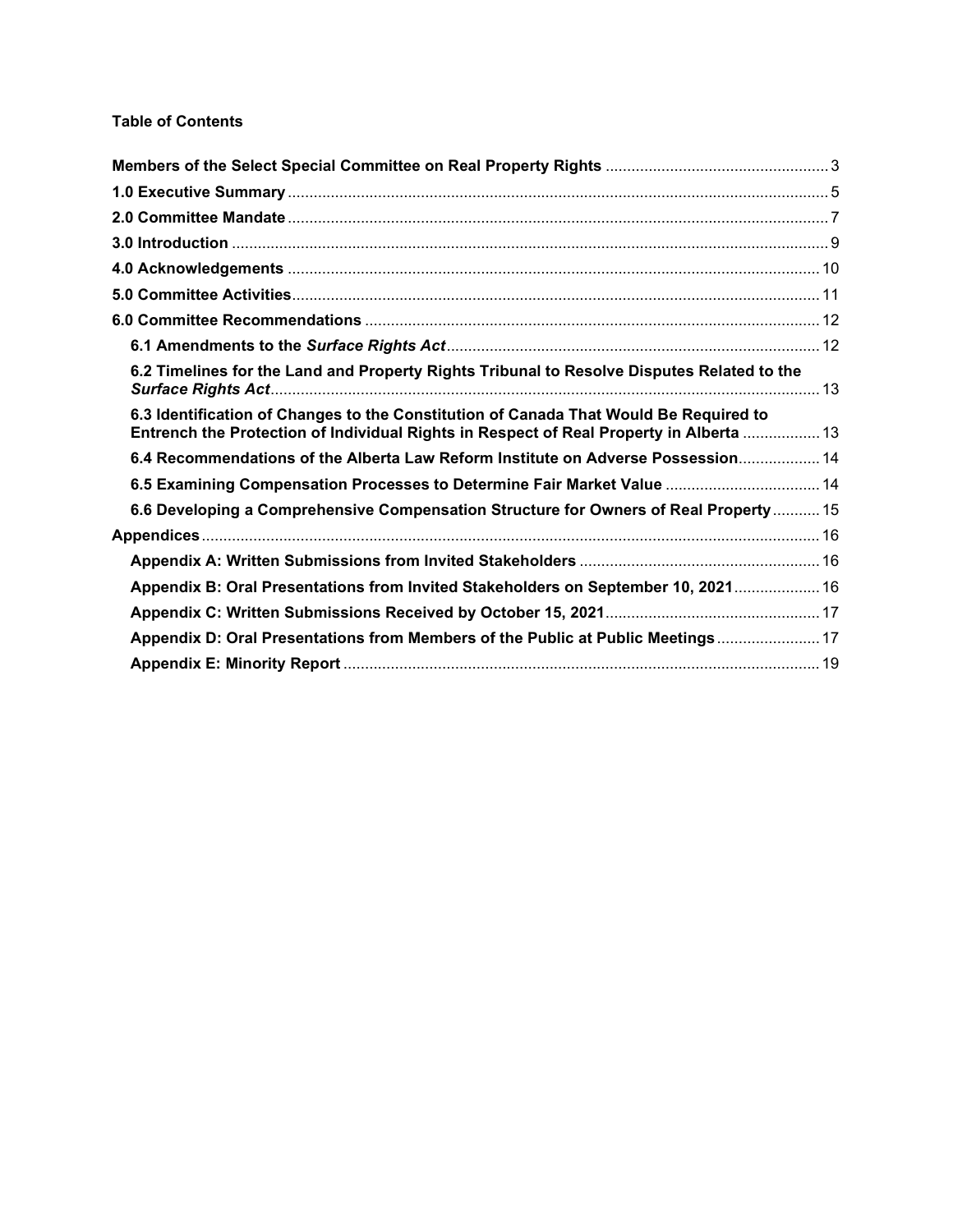#### <span id="page-4-0"></span>**MEMBERS OF THE SELECT SPECIAL COMMITTEE ON REAL PROPERTY RIGHTS 30th Legislature, Third Session**

R.J. Sigurdson, MLA **Chair** Highwood (UC)

Brad Rutherford, MLA Deputy Chair Leduc-Beaumont (UC)

Michaela L. Frey, MLA Brooks-Medicine Hat (UC)

Hon. Kathleen T. Ganley, MLA Calgary-Mountain View (NDP)

Laila Goodridge, MLA[\\*](#page-4-1) Fort McMurray-Lac La Biche (UC)

David B. Hanson, MLA[†](#page-4-2)  Bonnyville-Cold Lake-St. Paul (UC)

Nicholas Milliken, MLA[‡](#page-4-3) Calgary-Currie (UC)

Christian E. Nielsen, MLA Edmonton-Decore (NDP) Hon. Ronald Orr, MLA[§](#page-4-4) Lacombe-Ponoka (UC)

Garth Rowswell, MLA[\\*\\*](#page-4-5) Vermilion-Lloydminster-Wainwright (UC)

Hon. Marlin Schmidt, MLA Edmonton-Gold Bar (NDP)

Heather Sweet, MLA Edmonton-Manning (NDP)

Glenn van Dijken, MLA[††](#page-4-1) Athabasca-Barrhead-Westlock (UC)

Tany Yao, MLA# Fort McMurray-Wood Buffalo (UC)

†† Committee member from October 25, 2021; substitute for Brad Rutherford on June 24, 2021; and substitute for Hon.

‡‡ Committee member from October 25, 2021, and substitute

Ronald Orr on October 20, 2021

for David Hanson on September 10, 2021

<span id="page-4-2"></span><span id="page-4-1"></span>

<sup>\*</sup> Committee member until August 15, 2021 † Acting Chair on March 25, 2022, and substitute for R.J. **Sigurdson** 

<span id="page-4-3"></span><sup>‡</sup> Acting Deputy Chair on June 24, 2021

<span id="page-4-4"></span><sup>§</sup> Committee Member until October 25, 2021

<span id="page-4-5"></span><sup>\*\*</sup> Acting Deputy Chair on August 9, 2021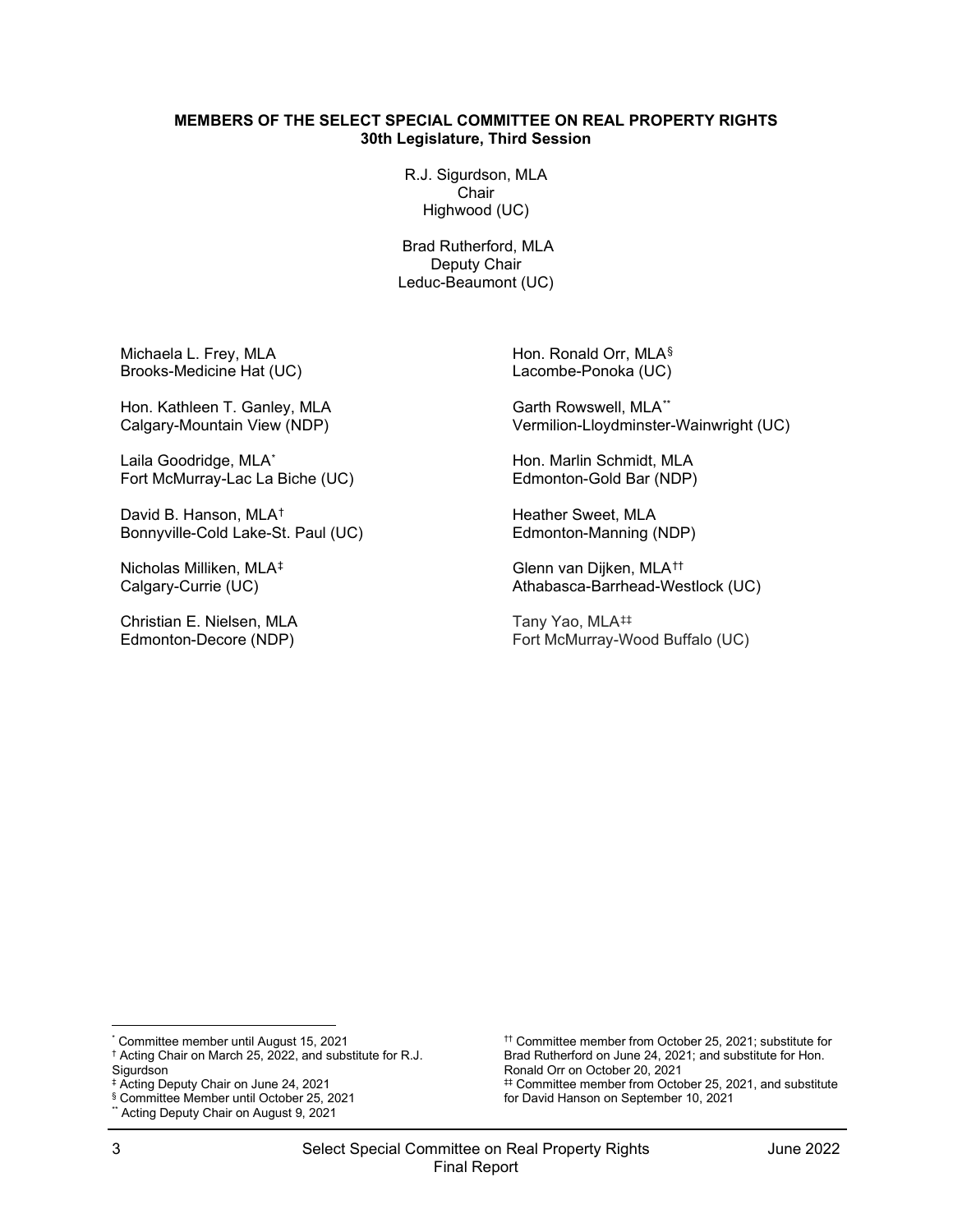#### **Substitutions Pursuant to Standing Order 56(2.1-2.4):**

Hon. Tracy L. Allard, MLA[\\*](#page-5-0) Grande Prairie (UC)

Mickey K. Amery, MLA[†](#page-5-1)  Calgary-Cross (UC)

Hon. Deron Bilous, MLA[‡](#page-5-2) Edmonton-Beverly-Clareview (NDP)

Lorne Dach, MLA[§](#page-5-3) Edmonton-McClung (NDP)

Jasvir Deol, MLA[\\*\\*](#page-5-4) Edmonton-Meadows (NDP)

Shane C. Getson, MLA<sup>++</sup> Lac Ste. Anne-Parkland (UC)

#### **Members also in Attendance:**

Drew Barnes, MLA[\\*\\*\\*\\*](#page-5-8) Cypress-Medicine Hat (Ind)

Hon. Grant R. Hunter, MLA[††††](#page-5-4) Taber-Warner (UC)

Todd Loewen, MLA[‡‡‡‡](#page-5-5) Central Peace-Notley (Ind)

Martin M. Long, MLA[§§§§](#page-5-6) West Yellowhead (UC)

Mark W. Smith, MLA[\\*](#page-5-9)\*\*\*\* Drayton Valley-Devon (UC) Nathan T. Neudorf, MLA<sup>##</sup> Lethbridge-East (UC)

Angela D. Pitt, MLA[§§](#page-5-7) Airdrie-East (UC)

Roger W. Reid, MLA[\\*\\*\\*](#page-5-0) Livingstone-Macleod (UC)

Marie F. Renaud, MLA[†††](#page-5-1) St. Albert (NDP)

Hon. Irfan Sabir, MLA<sup>###</sup> Calgary-McCall (NDP)

Jason Stephan, MLA[§§§](#page-5-3) Red Deer-South (UC)

\*\*\* Substitute for Laila Goodridge on July 8, 2021 ††† Substitute for Heather Sweet on August 9, 2021 ‡‡‡ Substitute for Hon. Marlin Schmidt on August 9, 2021 §§§§ Substitute for Glenn van Dijken on February 11, 2022

\*\*\*\* April 12, 2022, in Medicine Hat †††† April 12, 2022, in Medicine Hat ‡‡‡‡ October 20, 2021, and May 26, 2022

§§§§§ March 25, 2022, in Edson \*\*\*\*\* February 11, 2022

<span id="page-5-9"></span><span id="page-5-6"></span>Michaela Frey on May 26, 2022

<span id="page-5-0"></span>Substitute for Hon. Ronald Orr on August 9, 2021

<span id="page-5-1"></span><sup>†</sup> Substitute for Laila Goodridge on August 9, 2021

<span id="page-5-2"></span><sup>‡</sup> Substitute for Hon. Kathleen Ganley on August 9, 2021

<span id="page-5-8"></span><span id="page-5-3"></span><sup>§</sup> Substitute for Hon. Kathleen Ganley on October 20, 2021, and for Heather Sweet on May 26, 2022

<span id="page-5-4"></span><sup>\*\*</sup> Substitute for Hon. Marlin Schmidt on October 20, 2021 †† Substitute for Michaela Frey on March 25, 2022

<span id="page-5-5"></span><sup>‡‡</sup> Substitute for R.J. Sigurdson on August 9, 2021, and for

<span id="page-5-7"></span><sup>§§</sup> Substitute for Nicholas Milliken on August 9, 2021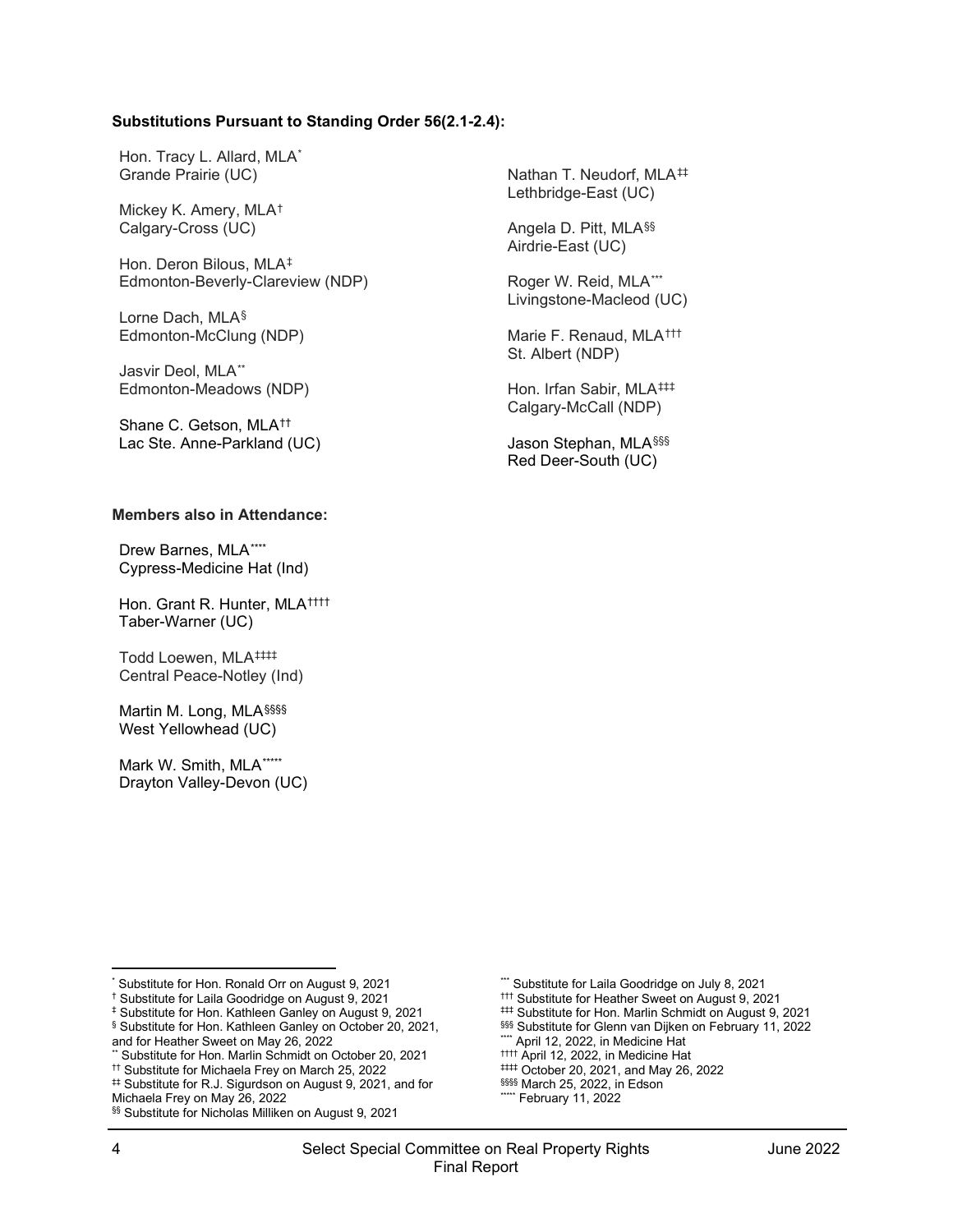## <span id="page-6-0"></span>**1.0 EXECUTIVE SUMMARY**

At the start of its deliberations on May 26, 2022, the Committee expressed gratitude for the information it received from members of the public at public engagement meetings in Edmonton, Edson, St. Paul, Medicine Hat, Fort Macleod, Hanna, and Eckville in February, March, and April 2022. At these meetings the Committee received oral presentations from 62 people. The Committee noted that on several occasions individuals across the province voiced concerns related to surface rights issues. Based on its consultations, the Committee felt it necessary to include the *Surface Rights Act*, R.S.A. 2000 c. S-24 in the scope of the Committee's review for the purposes of its deliberations to ensure the completeness of its review.

During its deliberations on May 26, 2022, the Select Special Committee on Real Property Rights made the following recommendations pertaining to its mandate.

#### **1. That the** *Surface Rights Act* **be amended to**

- **(a) reduce the burden of legal costs incurred by an owner or occupier who appeals a compensation order or requests a review of a rate of compensation,**
- **(b) establish an arbitration process in respect of disputes arising between an owner or occupier and an operator, and**
- **(c) establish rules or a process that reduces the legal costs incurred by an owner or occupier who appeals a decision of the Land and Property Rights Tribunal to the Court of Queen's Bench.**
- **2. That** 
	- **(a) the Government review the average period of time the Land and Property Rights Tribunal requires to resolve a matter referred to it under the** *Surface Rights Act***, and**
	- **(b) the** *Surface Rights Act* **be amended to enable the Lieutenant Governor in Council to prescribe timelines within which the Land and Property Rights Tribunal must resolve disputes brought before it.**
- **3. That the Ministry of Justice and Solicitor General** 
	- **(a) identify the textual changes to the Constitution of Canada that would be required to constitutionally entrench the protection of an individual's rights in respect of real property located in Alberta,**
	- **(b) identify the process and associated steps that would be taken to effect the changes identified in clause (a), and**
	- **(c) report its findings to the Legislative Assembly by July 15, 2023.**
- **4. That the Government adopt the recommendations of the Alberta Law Reform Institute set out in its final report on Adverse Possession and Lasting Improvements to Wrong Land dated April 2020, summarized generally as follows:** 
	- **(a) that the** *Land Titles Act* **be amended to abolish any future claims of adverse possession;**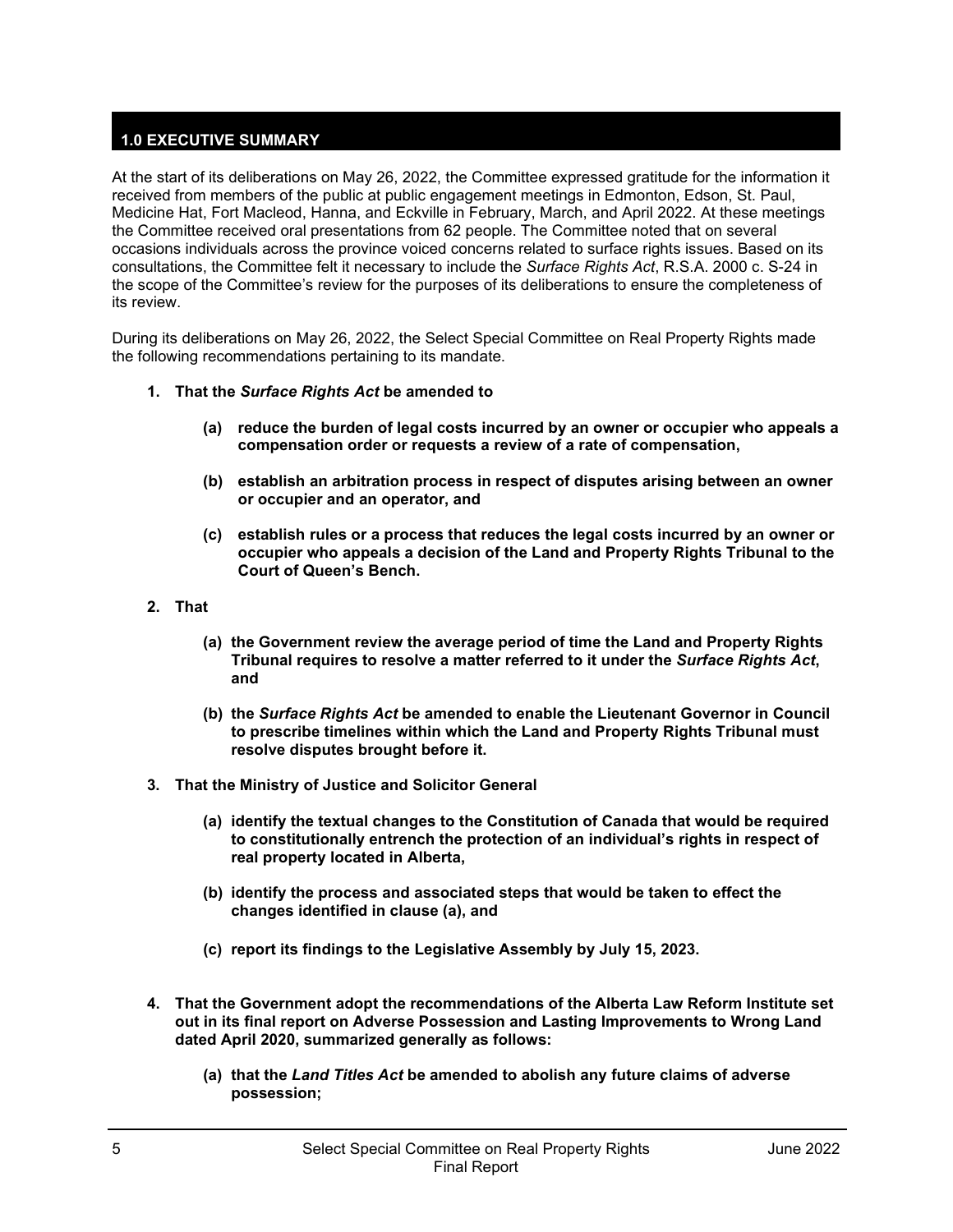- **(b) that the** *Law of Property Act* **be amended to provide that an assign does not have to prove the belief of the person who made an improvement; and**
- **(c) that the** *Limitations Act* **be amended to provide for the following:** 
	- **(i) no limitation period for a claim to recover possession of real property;**
	- **(ii) no limitation period for a claim respecting lasting improvements under the**  *Law of Property Act***; and**
	- **(iii) the continuation of the 10-year limitation period for a claim to recover possession of real property in respect of a claim based on adverse possession that commences before adverse possession is abolished.**
- **5. That the Government examine its compensation process in respect of the expropriation of real property, specifically with respect to determining the fair market value of that property.**
- **6. That the Government develop a comprehensive compensation structure by which owners of real property are compensated if regulatory changes result in the removal of reasonable uses of real property.**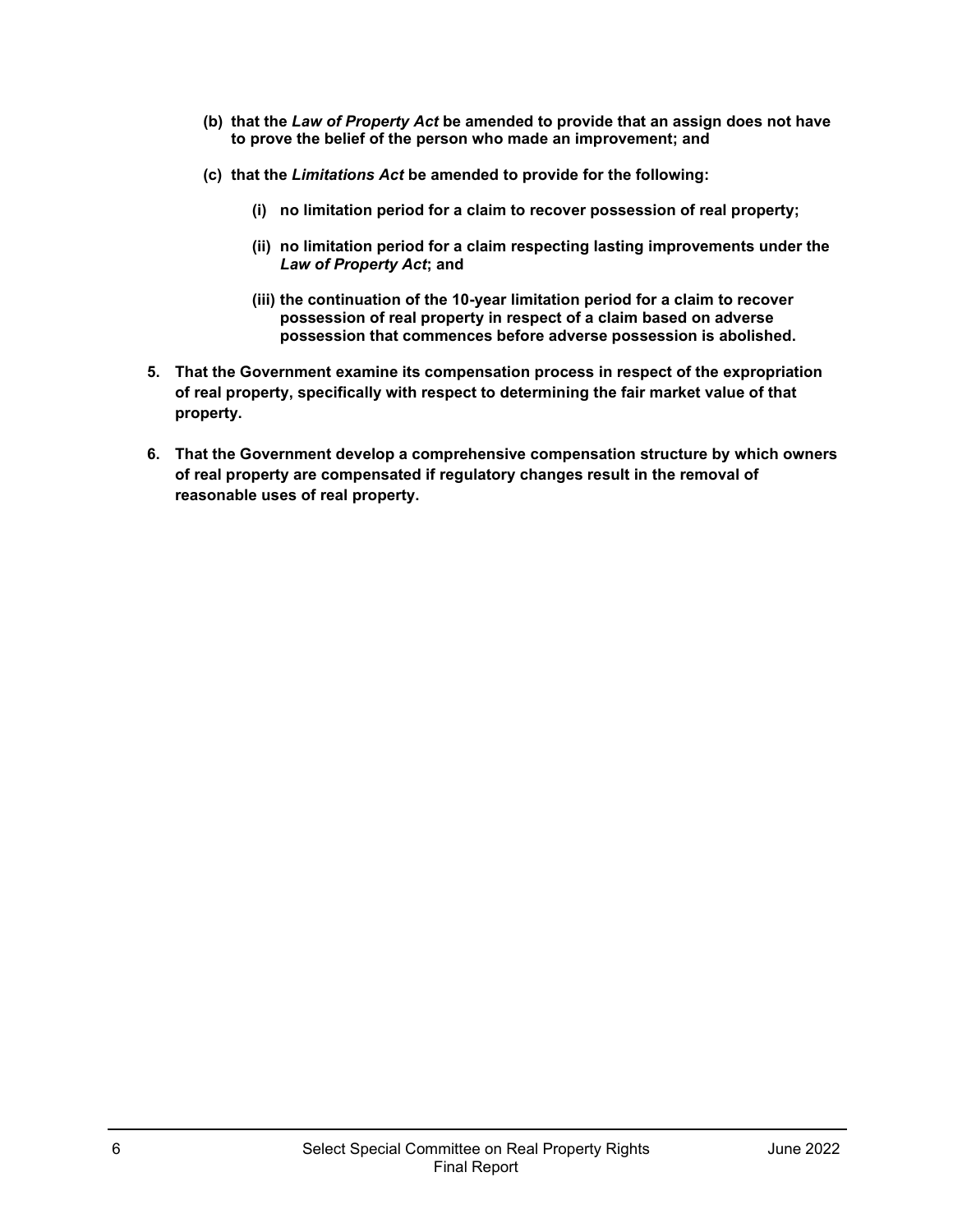## <span id="page-8-0"></span>**2.0 COMMITTEE MANDATE**

On March 22, 2021, the Legislative Assembly passed Government Motion 69, which established the Select Special Committee on Real Property Rights (the "Committee") and established its mandate.

Government Motion 69 states:

1. A Select Special Committee on Real Property Rights be established and consist of the following members: Mr. Sigurdson, Chair; Mr. Rutherford, Deputy Chair; Ms Ganley; Ms Glasgo; Ms Goodridge; Mr. Hanson; Mr. Milliken; Mr. Nielsen; Mr. Orr; Mr. Rowswell; Mr. Schmidt; and Ms Sweet.

- 2. The Committee's mandate is limited to consideration of the following matters:
	- (a) whether the legal remedies available to a real property owner who is deprived of the use of their real property are adequate;
	- (b) whether the real property rights should be expanded, or in the case of an individual, constitutionally protected;
	- (c) whether the law of adverse possession should be abolished;
	- (d) whether the expropriation processes provided under the *Expropriation Act* are adequate;
	- (e) any other matter that the Committee decides is necessary to ensure the completeness of its review;

3. The Committee may, if it considers it relevant to its mandate, review any part of the following Acts, including any regulation made under that Act:

- (a) *Alberta Bill of Rights*;
- (b) *Alberta Land Stewardship Act*;
- (c) *Expropriation Act*;
- (d) *Land Titles Act*;
- (e) *Law of Property Act*;
- (f) *Limitations Act*;
- (g) *Responsible Energy Development Act*;
- (h) any other Act, a review of which the Committee determines is necessary to ensure completeness of its review;
- 4. During the course of its review, the Committee
	- (a) continues despite a prorogation of a Session of the 30th Legislature, and
	- (b) may, without leave of the Assembly, meet during a period when the Assembly is prorogued;

5. The Committee may, subject to the Chair's approval, pay any reasonable costs necessary for the effective conduct of its responsibilities, specifically the costs of advertising, staff assistance, equipment and supplies, rent, travel, and other similar costs;

6. The Committee may, during the course of its review, utilize the services of any of the following:

- (a) Legislative Assembly Office employees, or
- (b) subject to the approval of the head of a department or an office of the Legislature, the public service employees of that department or office;

7. No later than December 15, 2021, the Committee must submit a report to the Assembly that sets out its recommendations, if any;

8. If the Assembly is not sitting on the day that the Committee completes its report, the Chair of the Committee must, as soon as practicable

- (a) deposit the report with the Clerk in accordance with Standing Order 38.1, and
- (b) provide a copy of the report to each Member of the Legislative Assembly.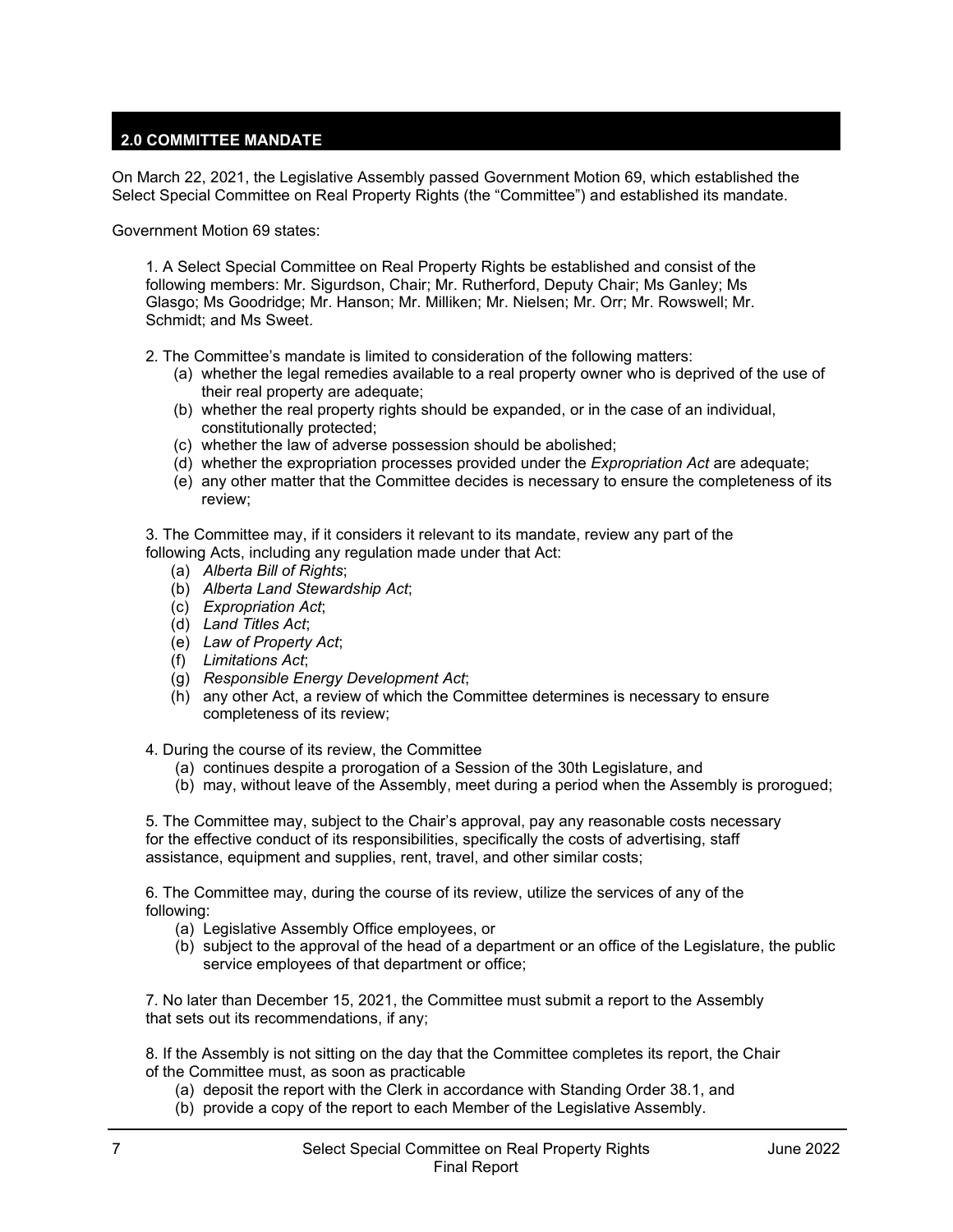On October 28, 2020, Bill 206, *Property Rights Statutes Amendment Act, 2020,* was introduced, received first reading, and was referred to the Standing Committee on Private Bills and Private Members' Public Bills.

Pursuant to Standing Order 74.2 the Standing Committee on Private Bills and Private Members' Public Bills recommended that Bill 206, *Property Rights Statutes Amendment Act, 2020*, proceed. On November 18, 2020, Bill 206 was reported to the Assembly.

On April 12, 2021, Bill 206, *Property Rights Statutes Amendment Act, 2020,* was referred to the Select Special Committee on Real Property Rights in accordance with Standing Order 78.1. However, Bill 206 was removed from the Order Paper when the second session of the Legislature was prorogued on February 21, 2022*.*

The Committee began its work on May 17, 2021.

On November 24, 2021, the Legislative Assembly agreed to Government Motion 106 to

extend the deadline by which the Select Special Real Property Rights Committee must submit its report to the Assembly in accordance with clause 7 of Government Motion 69 from December 15, 2021, to June 15, 2022.

On May 24, 2022, the Legislative Assembly agreed to Government Motion 28 to

extend the deadline by which the Select Special Real Property Rights Committee must submit its report to the Assembly from June 15, 2022, as set under Government Motion 106 of the Second Session, to June 30, 2022.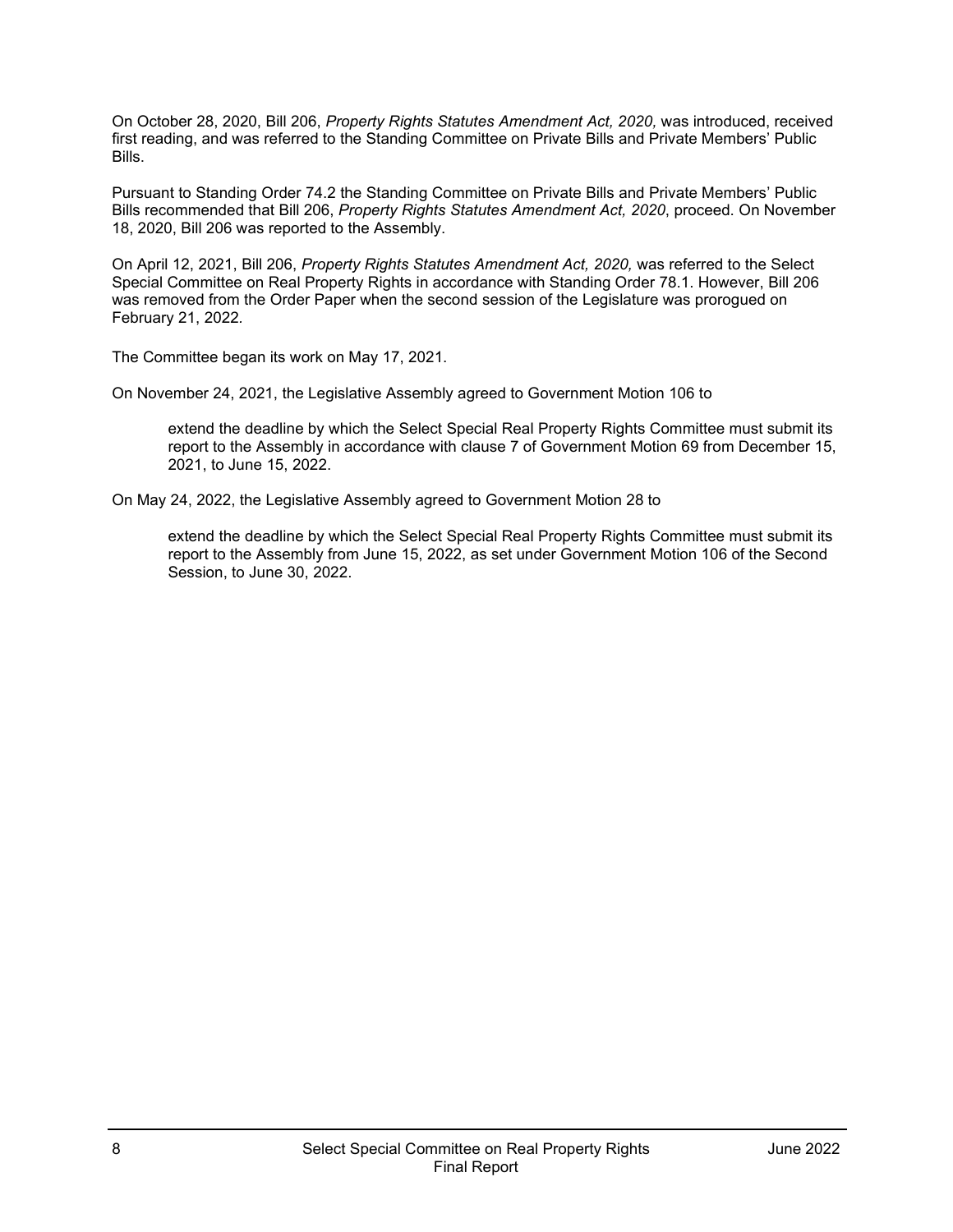## <span id="page-10-0"></span>**3.0 INTRODUCTION**

This report is the result of the deliberations by the Select Special Committee on Real Property Rights, which occurred on May 26, 2022. It contains recommendations that were agreed to during the Committee's deliberations. For a complete record of the Committee's deliberations, please consult the transcripts of the Committee's meetings, which are posted online at assembly.ab.ca.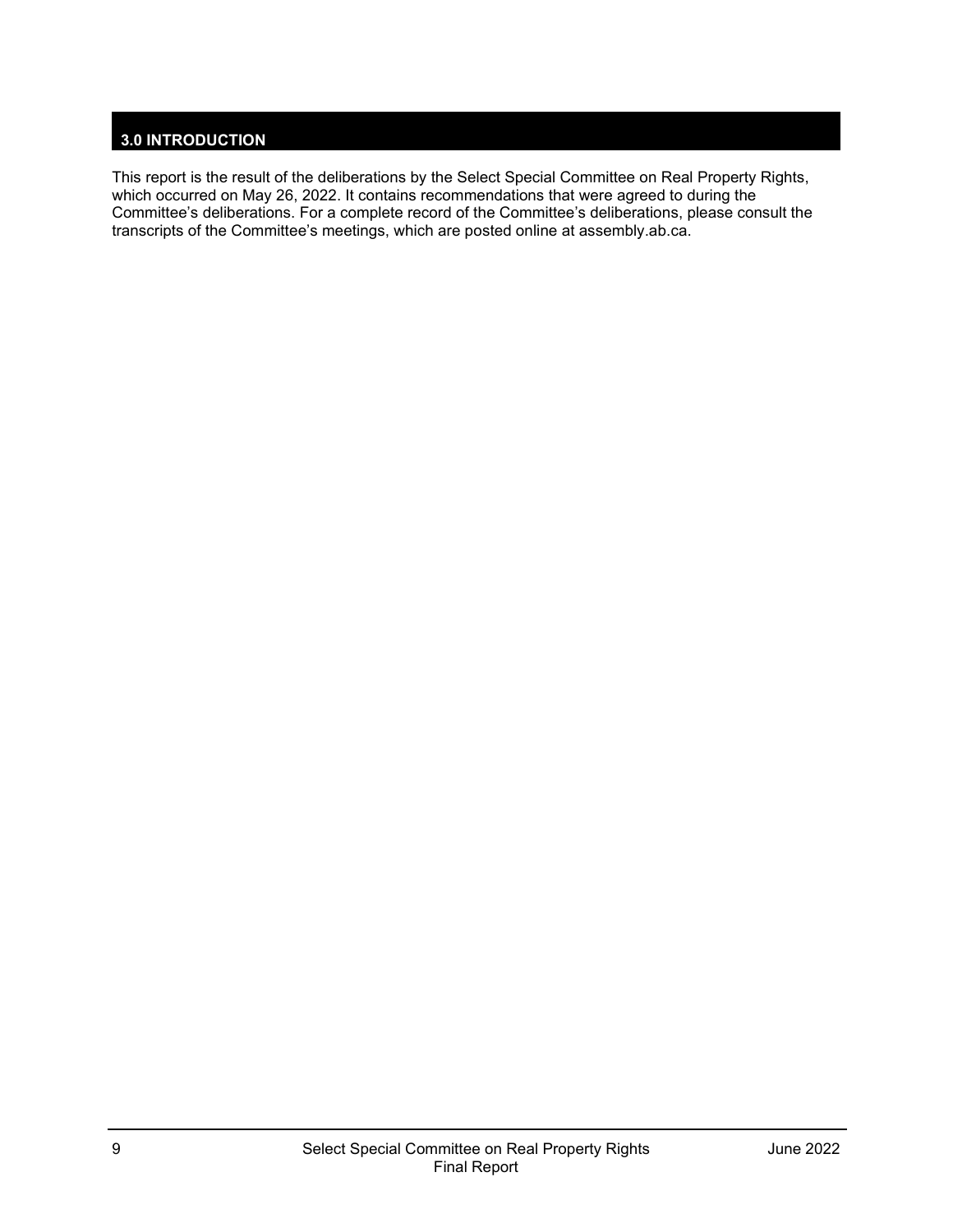## <span id="page-11-0"></span>**4.0 ACKNOWLEDGEMENTS**

The Committee wishes to acknowledge the contributions of the individuals and organizations who provided written submissions and/or appeared before the Committee.

The Committee also wishes to acknowledge the assistance of technical support staff and Legislative Assembly Office support staff.

#### **Technical Support Staff**

#### **Ministry of Justice and Solicitor General**

Ms Kelly Hillier, Barrister and Solicitor Ms Lisa Tchir, Assistant Deputy Minister, Legal Services Division

#### **Farmers' Advocate Office and Property Rights Advocate Office**

Mr. Peter Dobbie, QC, Farmers' Advocate and Property Rights Advocate

#### **Legislative Assembly Office Support Staff**

Ms Shannon Dean, QC, Clerk Ms Teri Cherkewich, Law Clerk Mr. Trafton Koenig, Senior Parliamentary Counsel Ms Vani Govindarajan, Parliamentary Counsel Dr. Philip Massolin, Clerk Assistant and Director of House Services Ms Nancy Robert, Clerk of Journals and Committees Dr. Sarah Amato, Research Officer Dr. Melanie Niemi-Bohun, Research Officer Mr. Warren Huffman, Committee Clerk Ms Jody Rempel, Committee Clerk Mr. Aaron Roth, Committee Clerk Ms Rhonda Sorensen, Manager of Corporate Communications Ms Janet Laurie, Supervisor of Corporate Communications Ms Jeanette Dotimas, Communications Consultant Mr. Michael Nguyen, Communications Consultant Ms Tracey Sales, Communications Consultant Ms Janet Schwegel, Director of Parliamentary Programs Ms Amanda LeBlanc, Deputy Editor of *Alberta Hansard Hansard* staff Security staff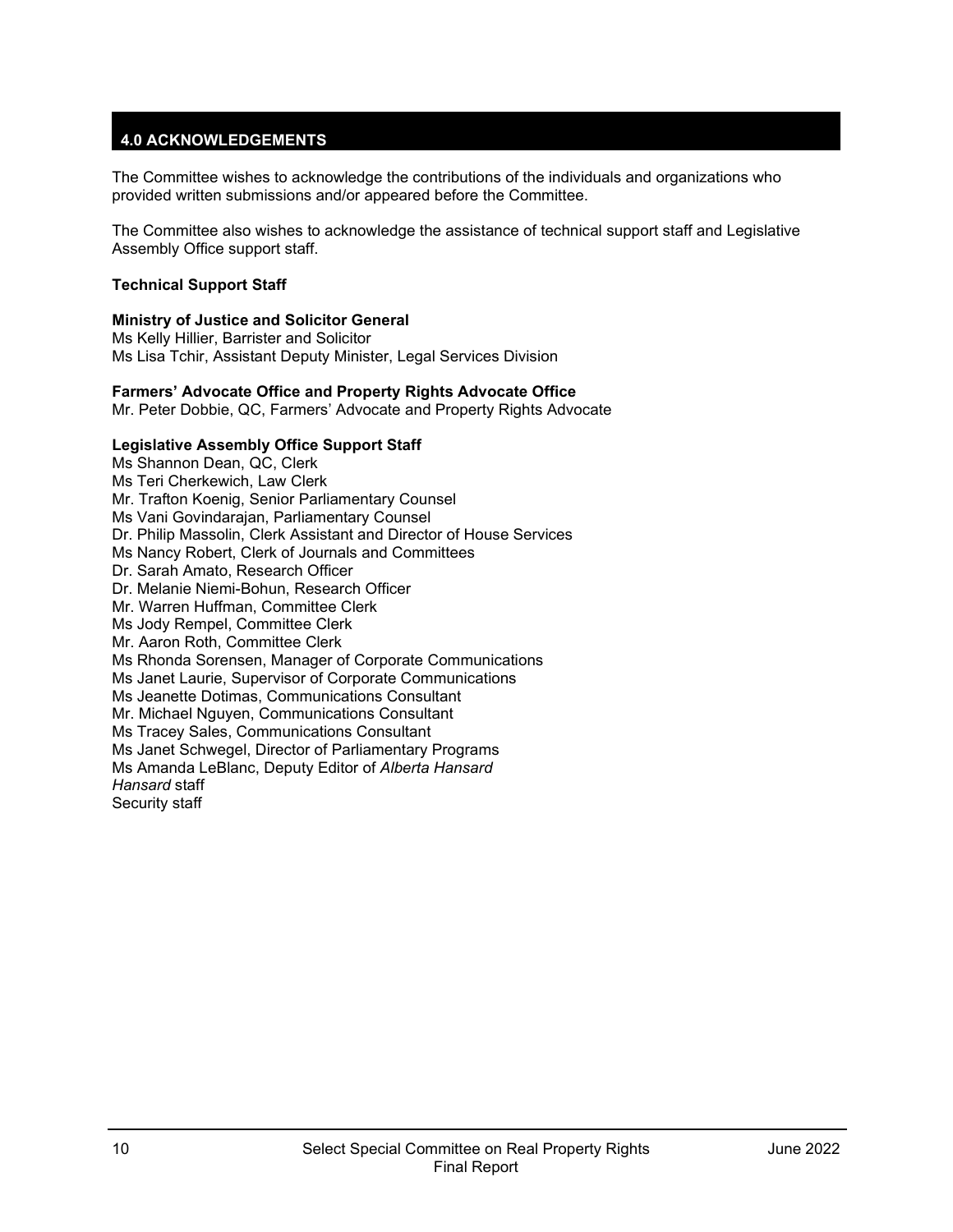## <span id="page-12-0"></span>**5.0 COMMITTEE ACTIVITIES**

The Select Special Committee on Real Property Rights met on May 17, May 31, June 24, July 8, August 9, September 10, October 20, and December 21, 2021, and February 11, February 16, March 25, April 1, April 12, April 13, April 14, and May 26, 2022.

During its meetings on May 17 and May 31, 2021, the Committee determined the scope of its review.

At its meeting on June 24, 2021, the Committee received technical briefings from officials from the Ministry of Energy, Ministry of Agriculture and Forestry, offices of the Farmers' Advocate and Property Rights Advocate, Land Use Secretariat, Ministry of Transportation, Ministry of Municipal Affairs, Ministry of Transportation, Ministry of Service Alberta, Ministry of Justice and Solicitor General, and the Ministry of Indigenous Relations.

The Committee contacted First Nations and Métis settlements across Alberta about hosting the Committee. Some groups expressed interest in the process; however, no meetings occurred. The Committee invited written submissions from stakeholders and received 10 submissions. At its meeting on September 10, 2021, the Committee heard oral presentations from eight invited stakeholders. The Committee solicited written submissions from the public with a deadline of October 15, 2021, and received 28 submissions.

On October 20, 2021, the Committee decided to request of the Legislative Assembly that the terms of reference for the Committee as set out in Government Motion 69 be amended to grant an extension of the time by which the Committee must complete its review.

On November 24, 2021, the Legislative Assembly agreed to Government Motion 106 to extend the deadline by which the Select Special Real Property Rights Committee must submit its report to the Assembly in accordance with clause 7 of Government Motion 69 from December 15, 2021, to June 15, 2022.

On February 16, 2022, the Committee held a virtual public meeting in Edmonton at which it heard presentations from members of the public. On March 25, 2022, the Committee held a public meeting in Edson. On April 1, 2022, the Committee held a public meeting in St. Paul. On April 12, 2022, the Committee held public meetings in Medicine Hat and Fort Macleod. On April 13, 2022, the Committee held a public meeting in Hanna. On April 14, 2022, the Committee held a public meeting in Eckville. At these meetings the Committee received oral presentations from 62 people.

The Committee met on May 26, 2022, to deliberate on the issues and proposals arising from the written submissions and oral presentations it had received. Peter Dobbie, Farmers' Advocate and Property Rights Advocate, attended the meeting and supported the Committee by providing technical expertise.

This report is the result of the Committee's deliberations and contains the Committee's recommendations.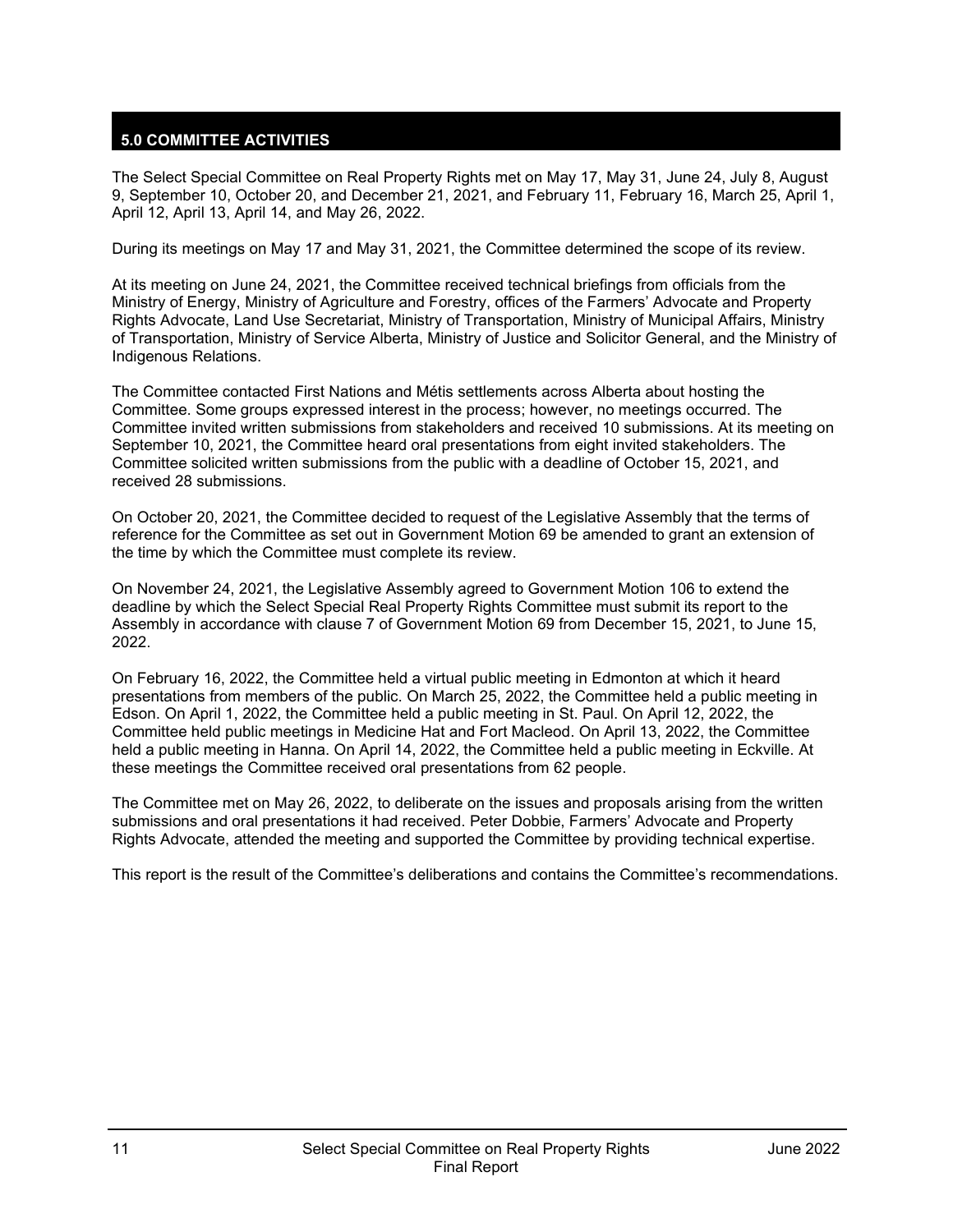## <span id="page-13-0"></span>**6.0 COMMITTEE RECOMMENDATIONS**

At the start of its deliberations the Committee expressed gratitude for the information it received from members of the public at public engagement meetings in Edmonton, Edson, St. Paul, Medicine Hat, Fort Macleod, Hanna, and Eckville in February, March, and April 2022. The Committee noted that many individuals across the province voiced concerns related to surface rights issues. The Committee therefore felt it necessary to include the *Surface Rights Act*, R.S.A. 2000 c. S-24 in the scope of the Committee's review for the purposes of its deliberations in order to ensure the completeness of its review.

## <span id="page-13-1"></span>**6.1 Amendments to the** *Surface Rights Act*

During its consultations at public meetings the Committee heard that many Albertans do "not feel as though they had adequate legal remedies available to them when they were deprived of use of their property or land" during interactions with utility, oil, and gas companies. At the St. Paul public meeting, in particular, farmers and property owners raised concerns related to hearing timelines, notice of hearings and processes, and costs associated with pursuing any legal action. The Committee heard members of the public express frustration regarding the extent to which utility, oil, and gas companies are able to easily pay lawyers and keep lawyers on retainer in the event of a drawn-out legal dispute. In response, the Committee asserted that a streamlined process may help landowners navigate legal disputes and the associated costs.

The Committee therefore recommends

- **1. That the** *Surface Rights Act* **be amended to** 
	- **(a) reduce the burden of legal costs incurred by an owner or occupier who appeals a compensation order or requests a review of a rate of compensation,**
	- **(b) establish an arbitration process in respect of disputes arising between an owner or occupier and an operator, and**
	- **(c) establish rules or a process that reduces the legal costs incurred by an owner or occupier who appeals a decision of the Land and Property Rights Tribunal to the Court of Queen's Bench.**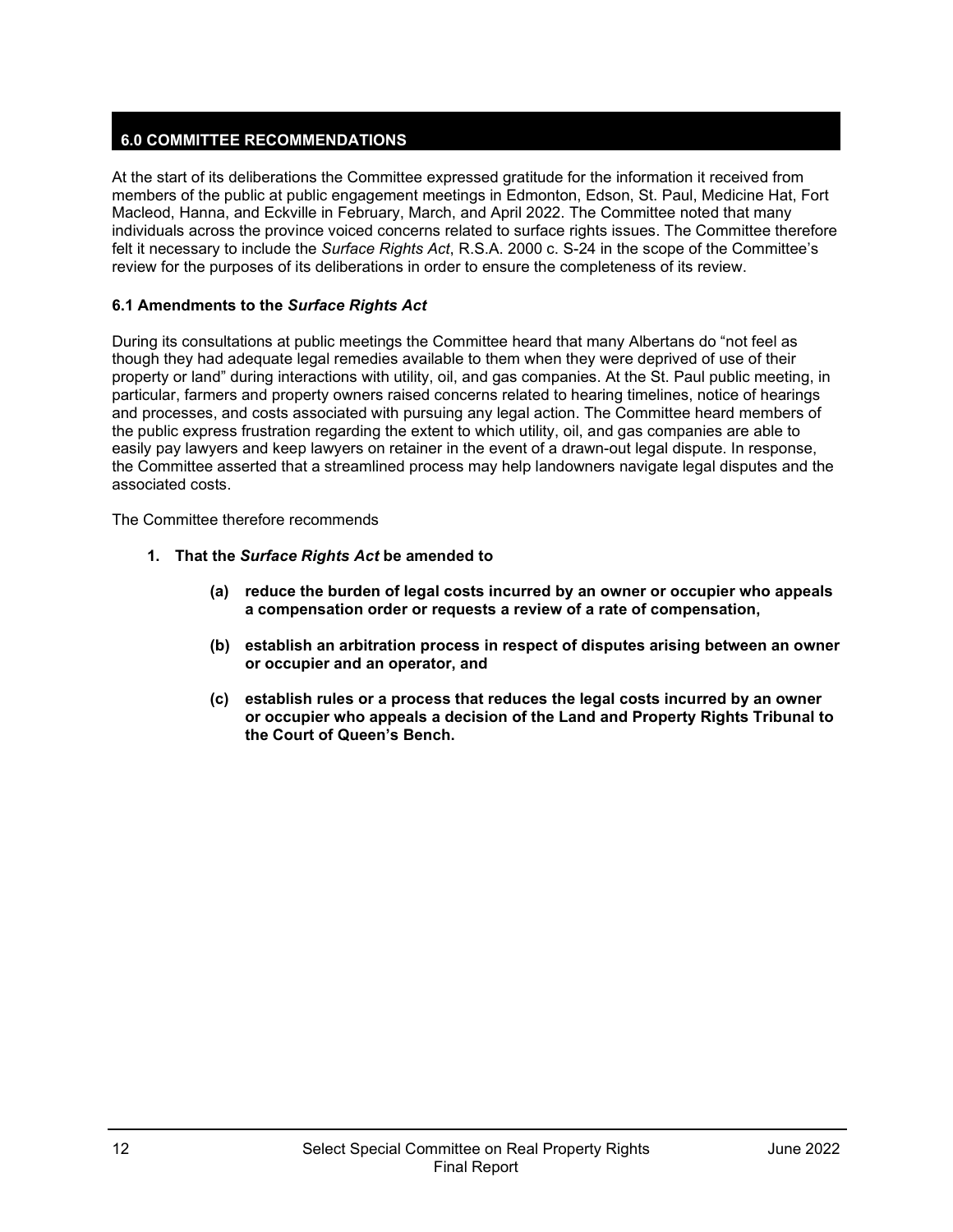## <span id="page-14-0"></span>**6.2 Timelines for the Land and Property Rights Tribunal to Resolve Disputes Related to the**  *Surface Rights Act*

During its deliberations the Committee referred to concerns it heard from members of the public regarding delays in dispute resolution processes undertaken by the Land and Property Rights Tribunal in relation to the *Surface Rights Act*. In response, the Committee advocates for a review of how much time the process takes in order to make the Tribunal's work more efficient and also for the Lieutenant Governor in Council to prescribe a timeline within which the Land and Property Rights Tribunal must resolve disputes brought before it.

The Committee recognized that the Land and Property Rights Tribunal is a relatively new entity, established almost a year ago, and that with its establishment the Government has attempted to reduce the backlog of cases referred to its predecessor, the Surface Rights Board. With this recommendation the Committee is seeking to establish expectations regarding reasonable timelines for dispute resolution going forward.

The Committee therefore recommends

- **2. That**
- **(a) the Government review the average period of time the Land and Property Rights Tribunal requires to resolve a matter referred to it under the** *Surface Rights Act***, and**
- **(b) the** *Surface Rights Act* **be amended to enable the Lieutenant Governor in Council to prescribe timelines within which the Land and Property Rights Tribunal must resolve disputes brought before it.**

#### <span id="page-14-1"></span>**6.3 Identification of Changes to the Constitution of Canada That Would Be Required to Entrench the Protection of Individual Rights in Respect of Real Property in Alberta**

During its deliberations the Committee referred to the many recommendations it received during its public consultations from individuals who would like to have their real property rights in Alberta better protected and enshrined in the Constitution of Canada.

The Committee therefore recommends

- **3. That the Ministry of Justice and Solicitor General** 
	- **(a) identify the textual changes to the Constitution of Canada that would be required to constitutionally entrench the protection of an individual's rights in respect of real property located in Alberta,**
	- **(b) identify the process and associated steps that would be taken to effect the changes identified in clause (a), and**
	- **(c) report its findings to the Legislative Assembly by July 15, 2023.**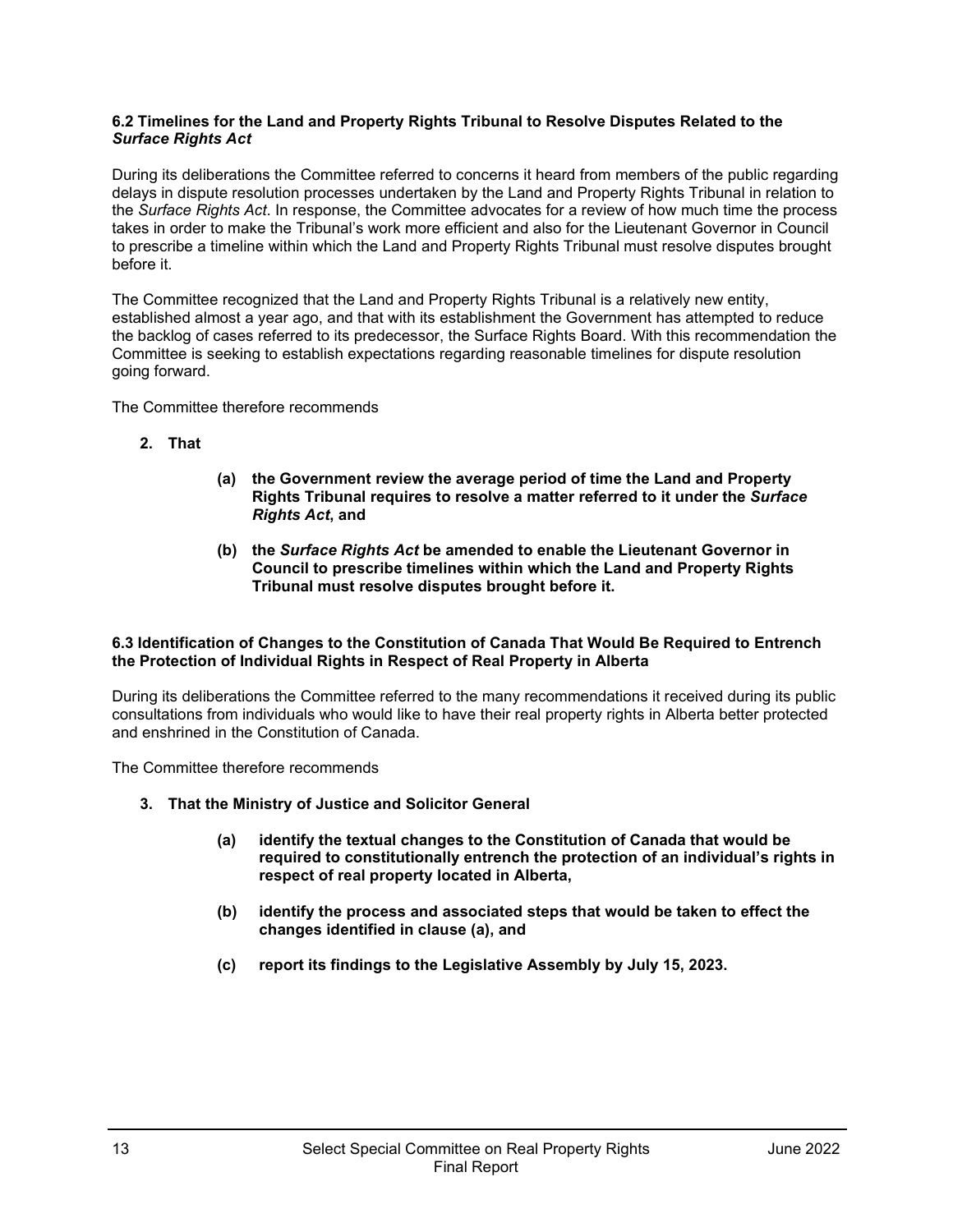#### <span id="page-15-0"></span>**6.4 Recommendations of the Alberta Law Reform Institute on Adverse Possession**

During it deliberations the Committee acknowledged the many oral presentations it heard regarding adverse possession and the requests it received for the abolishment of "squatters' rights." The Committee also endorsed the recommendations of the Alberta Law Reform Institute, which was tasked with reviewing the law of adverse possession. The Committee emphasized that many presenters at its public meetings advocated abolishing adverse possession and that doing so is "common sense."

The Committee therefore recommends

- **4. That the Government adopt the recommendations of the Alberta Law Reform Institute set out in its final report on Adverse Possession and Lasting Improvements to Wrong Land, dated April 2020, summarized generally as follows:** 
	- **(a) that the** *Land Titles Act* **be amended to abolish any future claims of adverse possession;**
	- **(b) that the** *Law of Property Act* **be amended to provide that an assign does not have to prove the belief of the person who made an improvement; and**
	- **(c) that the** *Limitations Act* **be amended to provide for the following:** 
		- **(i) no limitation period for a claim to recover possession of real property;**
		- **(ii) no limitation period for a claim respecting lasting improvements under the**  *Law of Property Act***; and**
		- **(iii) the continuation of the 10-year limitation period for a claim to recover possession of real property in respect of a claim based on adverse possession that commences before adverse possession is abolished.**

## <span id="page-15-1"></span>**6.5 Examining Compensation Processes to Determine Fair Market Value**

The Committee noted concerns raised at public meetings related to compensation awarded for expropriations of land generally, and especially for the purposes of building electricity infrastructure. The Committee referred to the St. Paul public meeting, in particular, during which landowners expressed longstanding frustration with the compensation process, "They often felt bowled over by these utility companies, and . . . scared it's going to happen again with wind turbines." The view was expressed that compensation processes ought to be re-examined in order to determine fair market value, especially in light of future wind turbine projects that are projected to occur in the St. Paul area.

#### **The Committee therefore recommends**

**5. That the Government examine its compensation process in respect of the expropriation of real property, specifically with respect to determining the fair market value of that property.**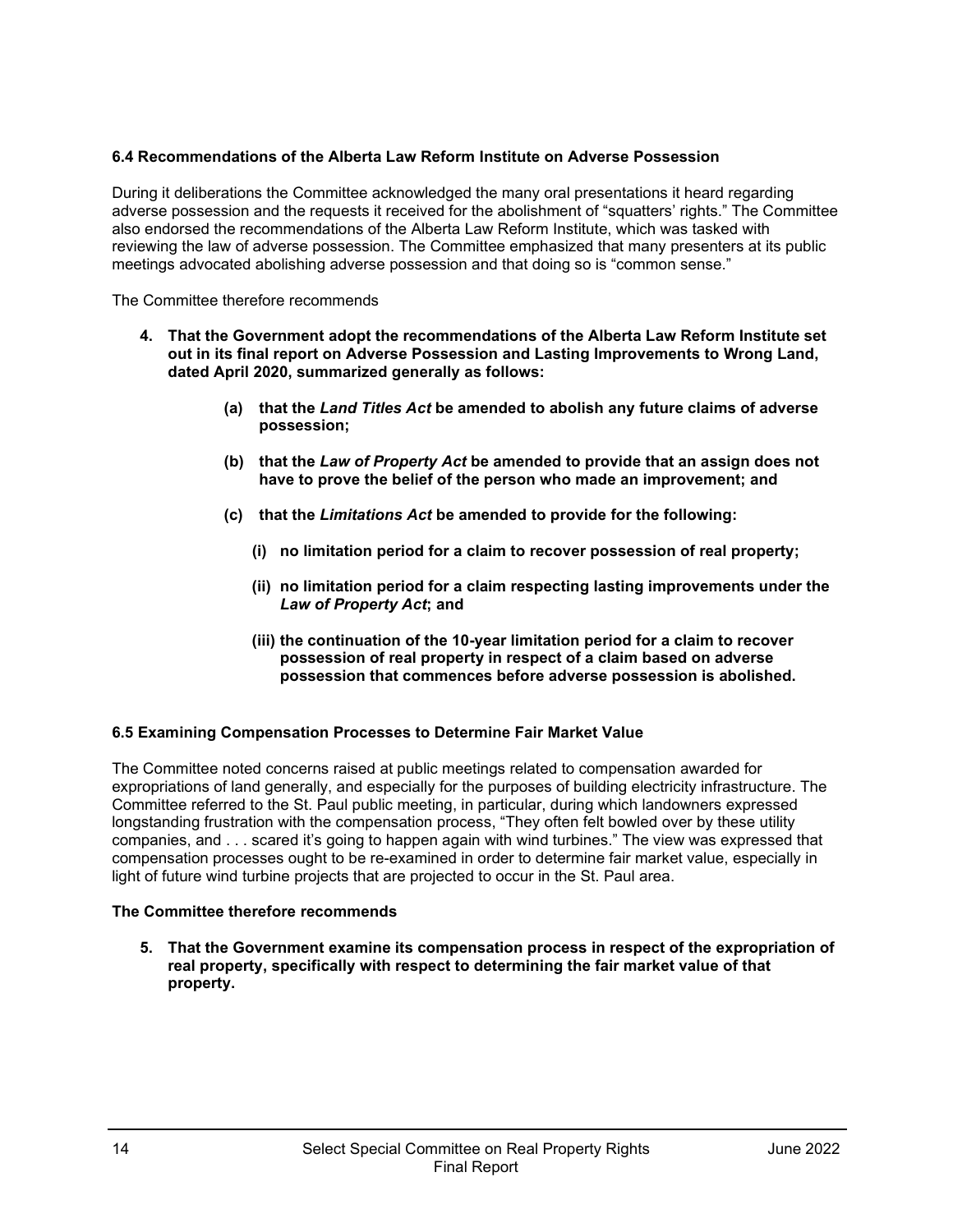## <span id="page-16-0"></span>**6.6 Developing a Comprehensive Compensation Structure for Owners of Real Property**

During its deliberations the Committee acknowledged concerns expressed at public meetings related to changes in the value of property after expropriation. Individuals appearing before the Committee described situations where they had "bought land under the zoning that was there at the time to build their retirement home and then it changed" after the expropriation. These individuals sought compensation "because the value has been affected" and this could be "devastating financially." The Committee expressed the view that Government needs to deal with these "regulatory issues that create problems for people."

#### **The Committee therefore recommends**

**6. That the Government develop a comprehensive compensation structure by which owners of real property are compensated if regulatory changes result in the removal of reasonable uses of real property.**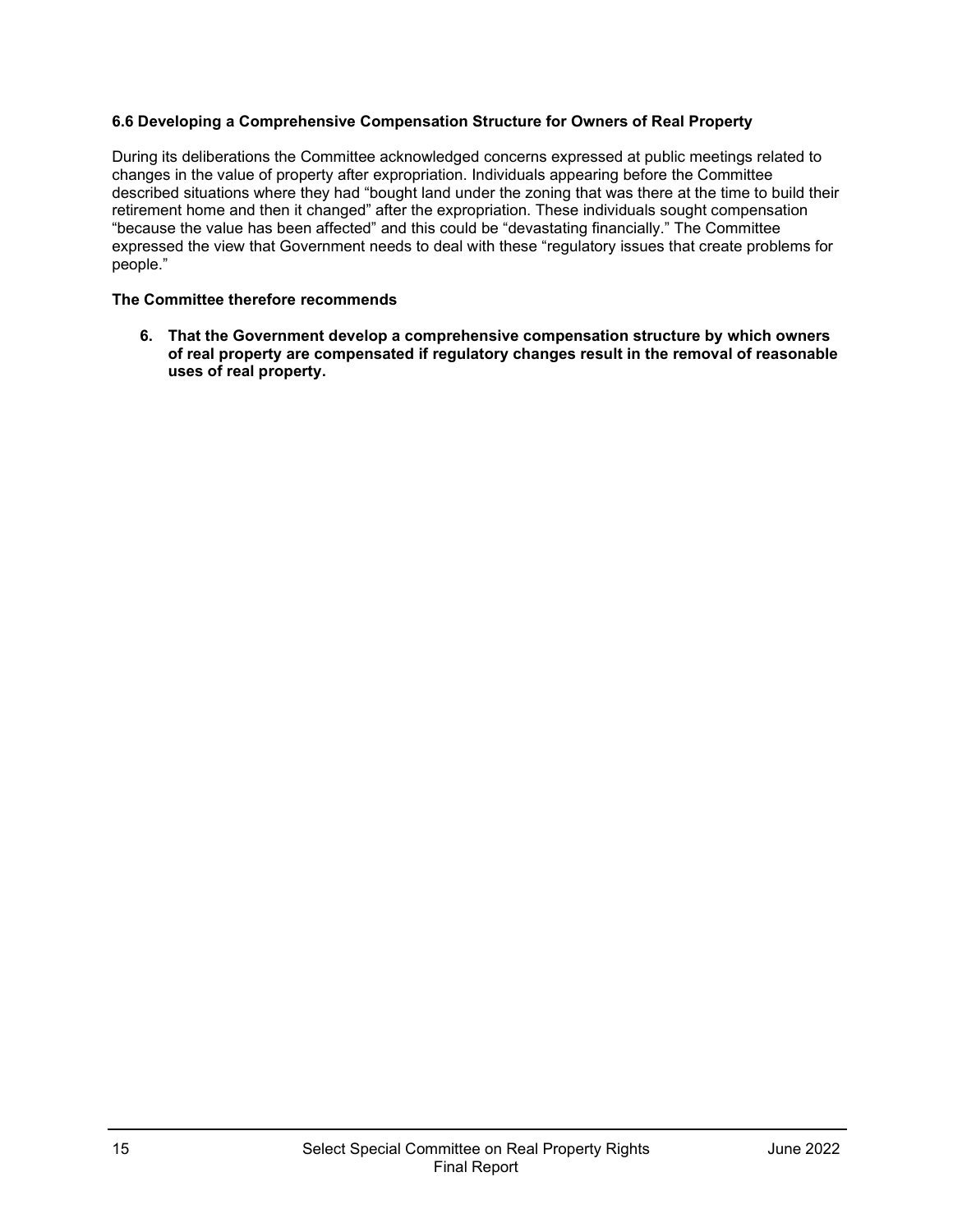## <span id="page-17-0"></span>**APPENDICES**

## <span id="page-17-1"></span>**Appendix A: Written Submissions from Invited Stakeholders**

| <b>Individual</b>               | Organization                      |
|---------------------------------|-----------------------------------|
| <b>Ted Morton</b>               |                                   |
| <b>Bill Trafford</b>            | Livingstone Landowners Group      |
| Lee Cutforth, QC                |                                   |
| Paul McLauchlin                 | Rural Municipalities of Alberta   |
| Sandra Petersson                | Alberta Law Reform Institute      |
| Laura Laing                     | Plateau Cattle Company            |
| John Smith                      |                                   |
| Daryl Bennett and Ron Huvenaars | Action Surface Rights Association |
| <b>Graham Gilchrist</b>         |                                   |
| <b>Tim McMillan</b>             | Canadian Association of Petroleum |
|                                 | Producers                         |
| Mark Dorin                      |                                   |

#### <span id="page-17-2"></span>**Appendix B: Oral Presentations from Invited Stakeholders on September 10, 2021**

| <b>Individual</b>       | Organization                             |
|-------------------------|------------------------------------------|
| <b>Ted Morton</b>       |                                          |
| Paul McLauchlin         | Rural Municipalities of Alberta          |
| Stella Varis            | Alberta Law Reform Institute             |
| Sandra Petersson        |                                          |
| Daryl Bennett           | <b>Action Surface Rights Association</b> |
| Ron Huvenaars           |                                          |
| <b>Graham Gilchrist</b> |                                          |
| <b>Tim McMillan</b>     | Canadian Association of Petroleum        |
|                         | <b>Producers</b>                         |
| Mark Dorin              | Stakeholder                              |
| Peter J. Dobbie, QC     | Office of the Farmers' Advocate          |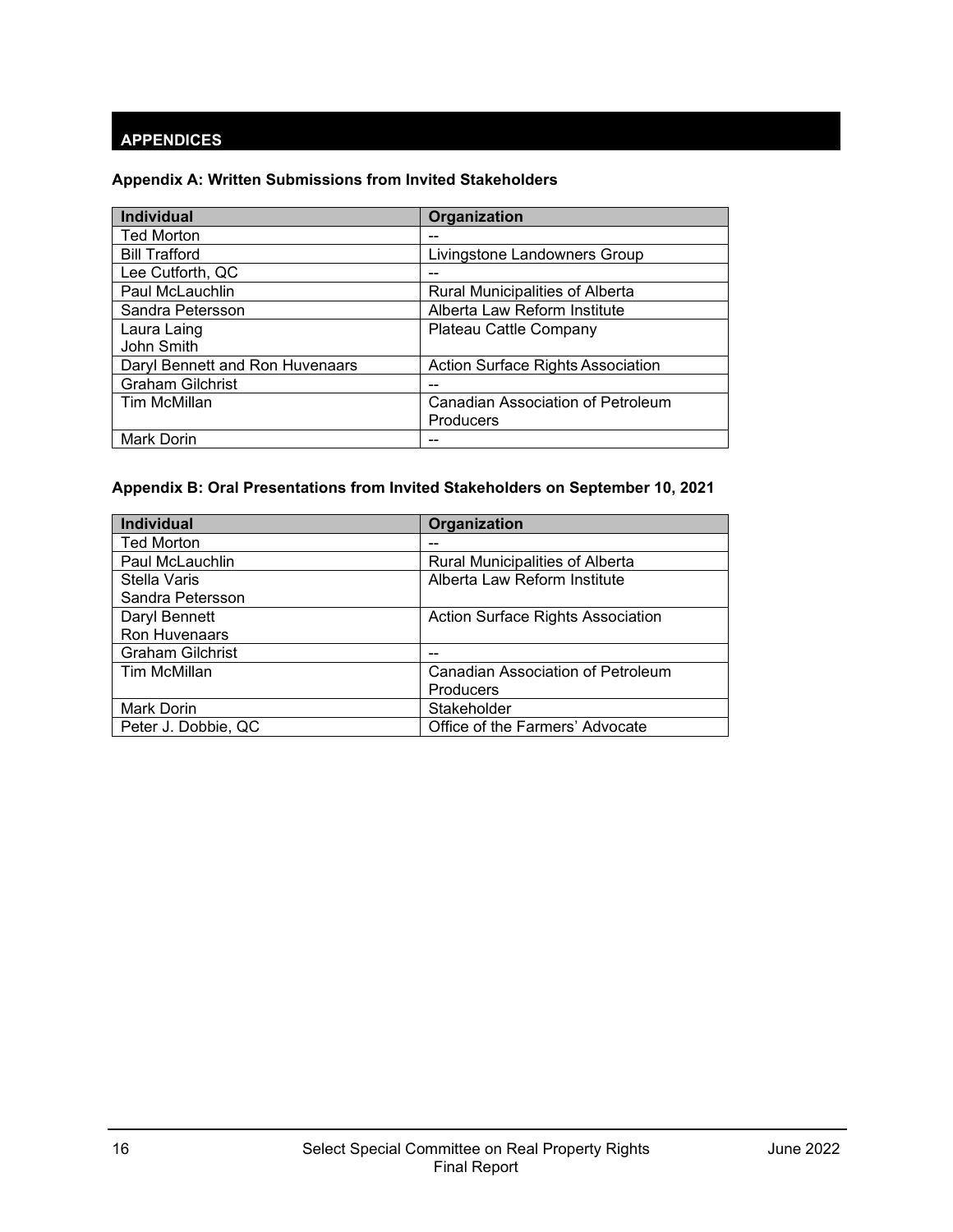| <b>Individual</b>        | Organization                              |  |
|--------------------------|-------------------------------------------|--|
| Harry Hodgson            | --                                        |  |
| Gayle A. Langford        |                                           |  |
| Jim Rathwell             |                                           |  |
| <b>Everett Altenhof</b>  |                                           |  |
| Ken Allred               | --                                        |  |
| John McIndoe             |                                           |  |
| <b>Gordon Miller</b>     | ۰.                                        |  |
| David Speirs             | <b>Freehold Owners Association</b>        |  |
| Duane Clayton            |                                           |  |
| Patricia Usher           |                                           |  |
| Cheryl McLatchy          |                                           |  |
| Scott Fash               | <b>BILD Alberta</b>                       |  |
| Suzanne Oel              | <b>Foothills County</b>                   |  |
| <b>Robert Shumborski</b> |                                           |  |
| Graham Overguard         | --                                        |  |
|                          | <b>Western Stock Growers' Association</b> |  |
|                          | Alberta Grazing Leaseholders Association  |  |
| Clay Chattaway           |                                           |  |
| Ronda Reesor             | --                                        |  |
| <b>Callum Sears</b>      |                                           |  |
| William and Nancy Newton |                                           |  |
| <b>Rick Strankman</b>    | --                                        |  |
| Karla Bergstrom          | Alberta Canola Producers Commission       |  |
| Norm Ward                |                                           |  |
| Eileen McElroy           | --                                        |  |
| Vern Bretin              | --                                        |  |
| VaLinda Ivanics          |                                           |  |
| Maureen Lyttle           | --                                        |  |

<span id="page-18-0"></span>**Appendix C: Written Submissions Received by October 15, 2021**

## <span id="page-18-1"></span>**Appendix D: Oral Presentations from Members of the Public at Public Meetings**

| <b>Individual</b>     | <b>Date</b>       |
|-----------------------|-------------------|
| Maureen Lyttle        | February 16, 2022 |
| Daphne Nemeth         | February 16, 2022 |
| Paul Vasseur          | February 16, 2022 |
| Robert Shumborski     | February 16, 2022 |
| Dennis Woronuk        | February 16, 2022 |
| Steven Snider         | February 16, 2022 |
| Dave Bjorkman         | February 16, 2022 |
| <b>Kaitlin Niksic</b> | February 16, 2022 |
| Hannah Konschuh       | February 16, 2022 |
| Rodvern Lowry         | February 16, 2022 |
| Tammy Broen           | February 16, 2022 |
| Ken Allred            | February 16, 2022 |
| Lindsye Murfin        | February 16, 2022 |
| Kelly Jensen          | March 25, 2022    |
| Dan Patten            | March 25, 2022    |
| Jim Toner             | March 25, 2022    |
| Claude Brousseau      | April 1, 2022     |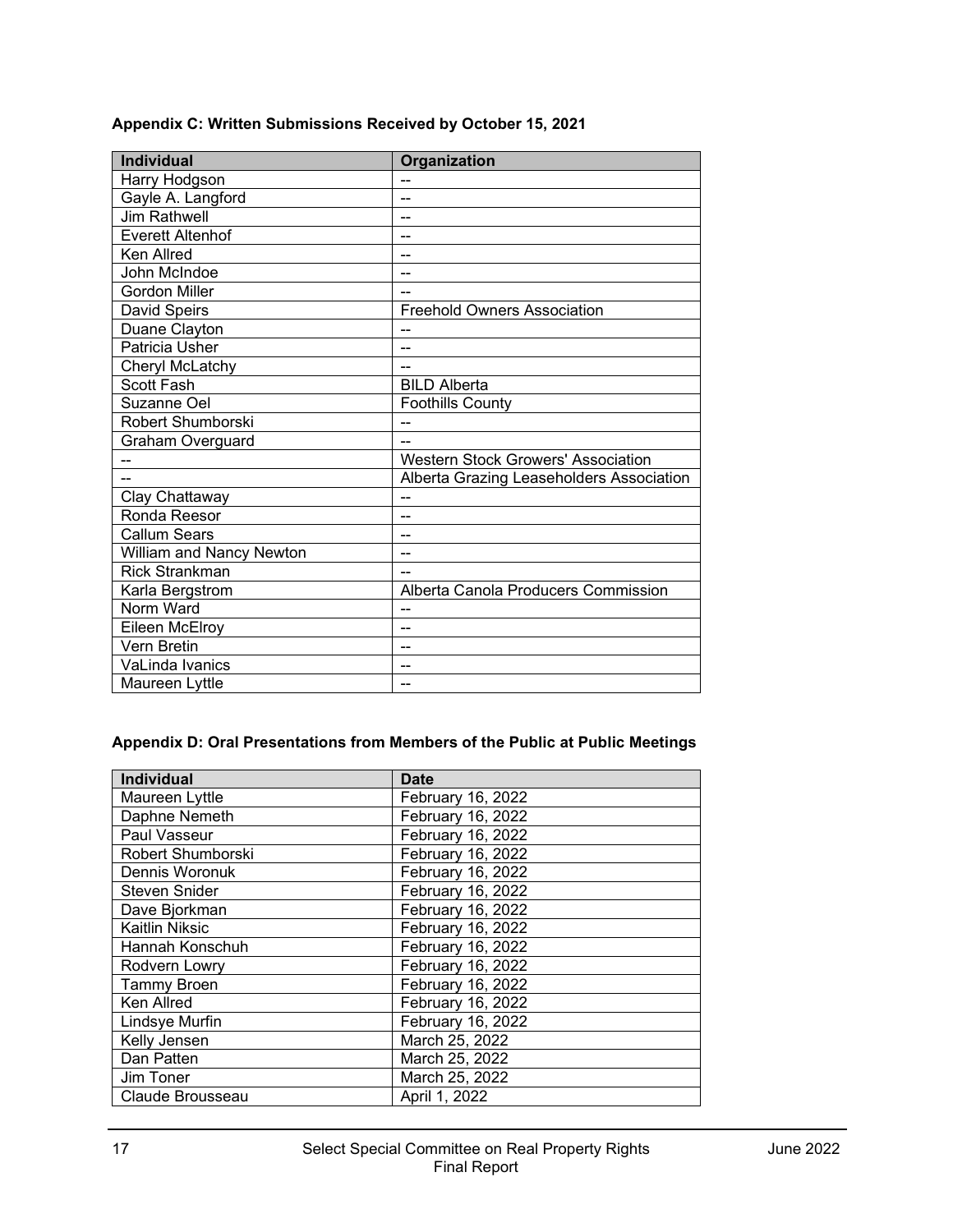| Marie Jeanne Brousseau   | April 1, 2022  |
|--------------------------|----------------|
| Diane Dargis             | April 1, 2022  |
| <b>Fernand Dargis</b>    | April 1, 2022  |
| Lori Drolet              | April 1, 2022  |
| <b>Edna Gervais</b>      | April 1, 2022  |
| Dale Hedrick             | April 1, 2022  |
| <b>Emilie Labrie</b>     | April 1, 2022  |
| <b>Christine Laramee</b> | April 1, 2022  |
| <b>Gary Moses</b>        | April 1, 2022  |
| Sheila Redcrow           | April 1, 2022  |
| Kyle Reszel              | April 1, 2022  |
| Joann Syson              | April 1, 2022  |
| Andrea Terletski         | April 1, 2022  |
| Mike Terletski           | April 1, 2022  |
| Jim Toews                | April 1, 2022  |
| Kevin Wirsta             | April 1, 2022  |
| Ross Ford                | April 12, 2022 |
| Ronald Huvenaars         | April 12, 2022 |
| Joyce Stuber             | April 12, 2022 |
| Robert Wanner            | April 12, 2022 |
| Ken Allred               | April 12, 2022 |
| Glen Alm                 | April 12, 2022 |
| Joe Barongay             | April 12, 2022 |
| Daryl Bennett            | April 12, 2022 |
| Marcia Friesen           | April 12, 2022 |
| Allan Garbutt            | April 12, 2022 |
| Harry Hoffman            | April 12, 2022 |
| John McCanna             | April 12, 2022 |
| <b>William Newton</b>    | April 12, 2022 |
| Rosaline Petek           | April 12, 2022 |
| Maryanne V. Sandberg     | April 12, 2022 |
| Doug Thornton            | April 12, 2022 |
| Kris Bower               | April 13, 2022 |
| <b>Marilyn Burns</b>     | April 13, 2022 |
| <b>Blaine Johnson</b>    | April 13, 2022 |
| Damien Kurek             | April 13, 2022 |
| <b>Curt McNaughton</b>   | April 13, 2022 |
| <b>Kathy McNiven</b>     | April 13, 2022 |
| <b>Rick Strankman</b>    | April 13, 2022 |
| <b>Jackie Watts</b>      | April 13, 2022 |
| David Webster            | April 13, 2022 |
| Dale Christian           | April 14, 2022 |
| Lindsye Murfin           | April 14, 2022 |
| <b>Curtis Reed</b>       | April 14, 2022 |
| <b>Dennis Roszell</b>    | April 14, 2022 |
| <b>Robert Schwartz</b>   | April 14, 2022 |
| Robert Shumborski        | April 14, 2022 |
| Jody Young               | April 14, 2022 |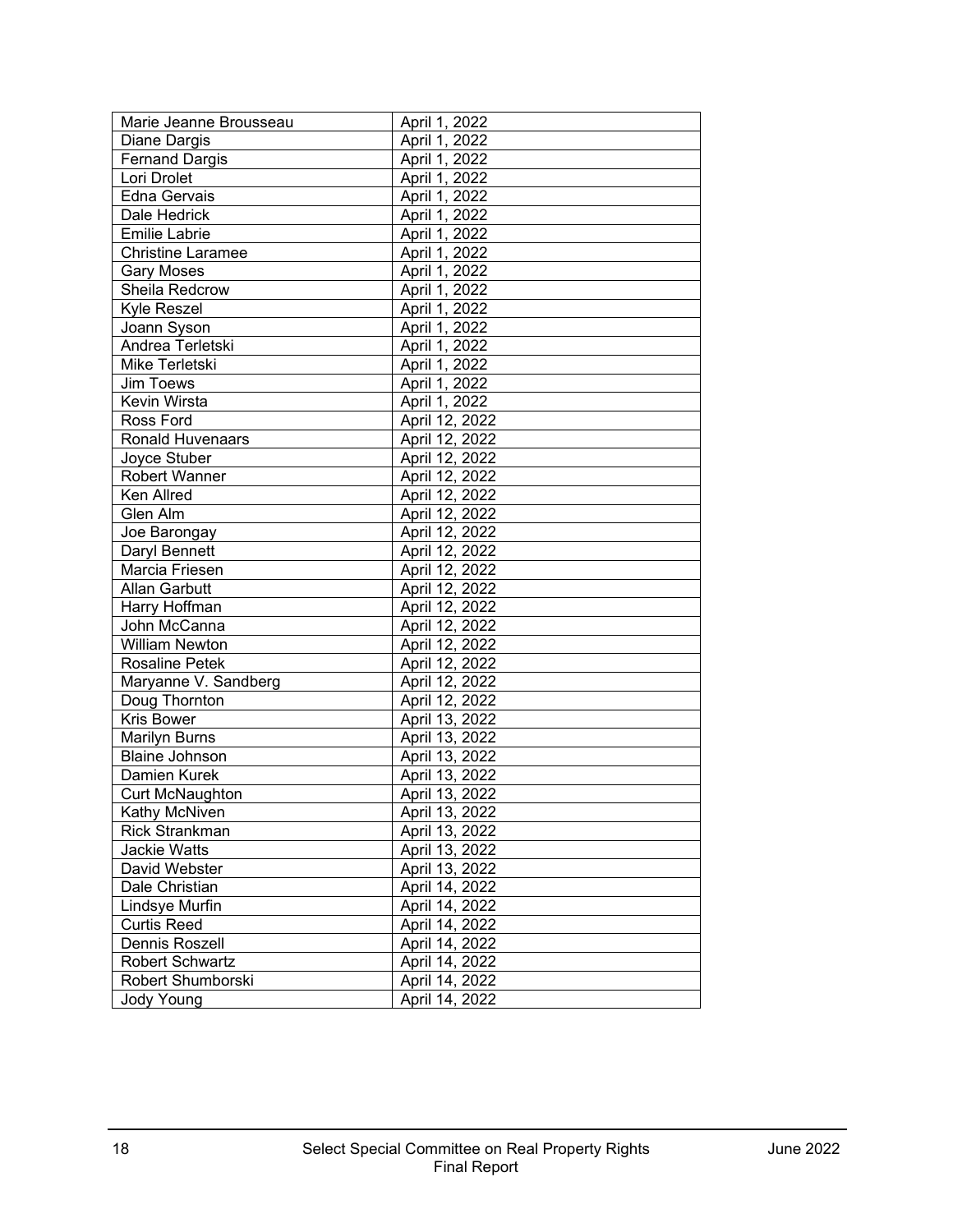## <span id="page-20-0"></span>**Appendix E: Minority Report**

## **Minority Report Select Special Committee on Real Property Rights**

| Chris Nielsen, MLA      | Heather Sweet, MLA  |
|-------------------------|---------------------|
| Edmonton - Decore       | Edmonton - Manning  |
| Kathleen Ganley, MLA    | Marlin Schmidt, MLA |
| Calgary - Mountain View | Edmonton – Gold Bar |

The following minority report represents the collective position of the four NDP MLAs on the Committee, representing Her Majesty's Loyal Opposition.

The Government established the Select Special Committee on Real Property Rights on March 22, 2021, by passing government motion 69. On November 24, 2021, the legislature extended the committee's deadline to report back to the legislature by agreeing to Government Motion 106. The committee received another extension on May 24, 2022, through Government Motion 28.

Motion 69 gave the committee a broad mandate addressing questions regarding property rights. Unfortunately, the mandate was incomplete, not addressing several key issues that historically have been very important to property rights owners in Alberta and excluding several key pieces of legislation that deal with the issues affecting property rights holders in Alberta.

We made multiple attempts to address this shortcoming. On several occasions, we tried to move motions to include the *Surface Rights Act*, as well *as the Water Act*, the *Responsible Energy Development Act*, the *Coal Conservation Act*, the *Oil and Gas Conservation Act*, the *Pipeline Act*, the *Alberta Land Stewardship Act*, the *Public Lands Modernization (Grazing Leases and Obsolete Provisions) Amendment Act*, the *Environmental Protection and Enhancement Act*, the *Irrigation Districts Act*, and the *Mines and Minerals Act* into the committee considerations.

This would have allowed the committee to deal more comprehensively with issues regarding surface rights, liabilities, or consultations of landowners.

Further, when asked in question period the Minister of Environment and Parks stated clearly that he expected the committee to deal with this issue. On Thursday, June 10, 2021, the Minister of Environment and Parks and Government House Leader, Jason Nixon, stated "[…] surface rights are one of the most important things that we need to talk about when it comes to property rights. Without a doubt, in this government's platform it is clear, changes that this government has proposed to bring forward to this Chamber when it deals with concerns around surface rights and other property rights issues. This is why we have a select committee working on that to bring the best legislation we can to this House. […]".

Despite this, the UCP members on the committee did not support changes that would have reflected these priorities expressed by surface rights holders. Certainly, this led to the committee not being able